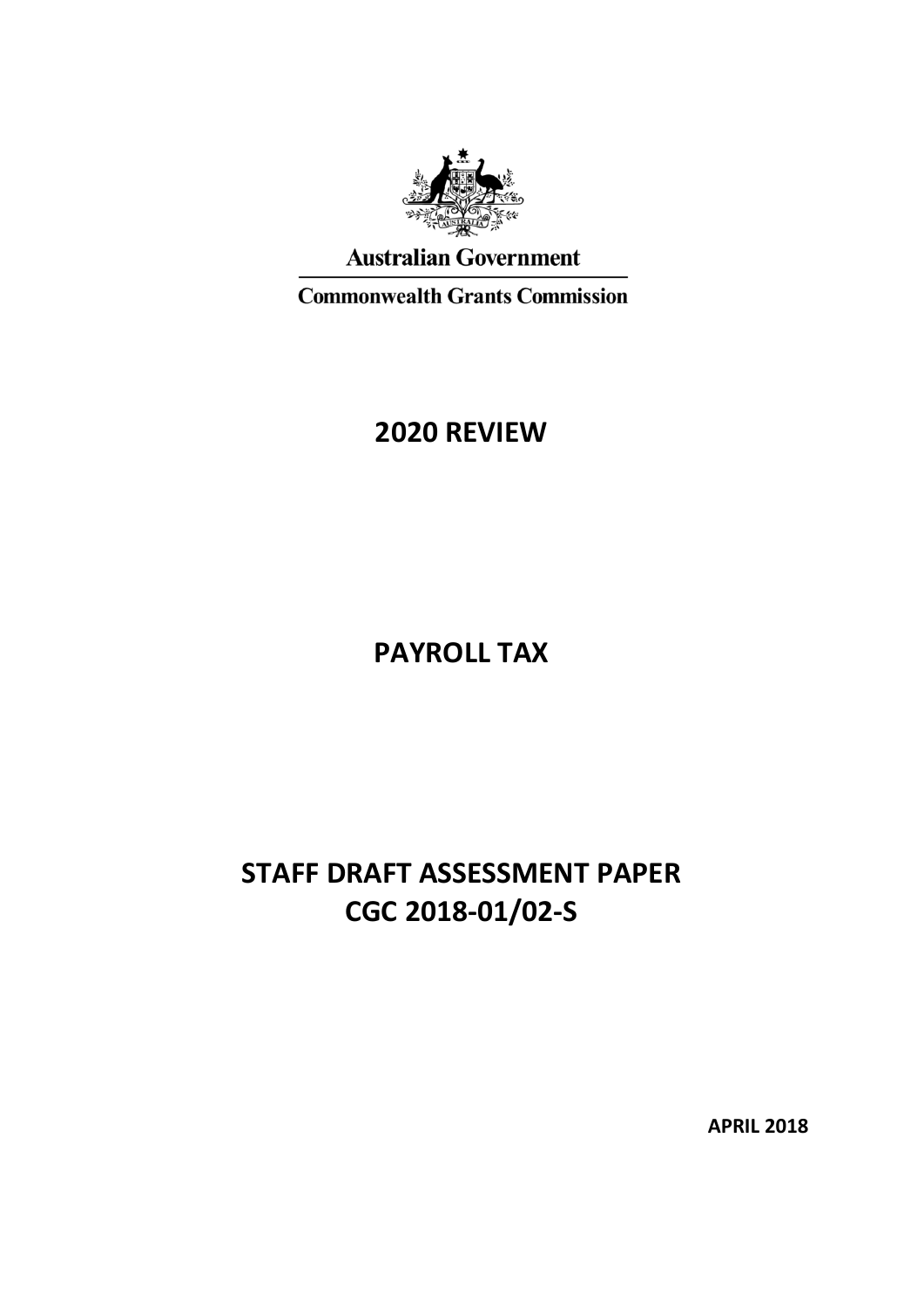| Paper issued               | 20 April 2018                                                   |
|----------------------------|-----------------------------------------------------------------|
| Commission contact officer | Morgan Moa, 6229 8826, morgan.moa@cgc.gov.au                    |
| Submissions sought by      | 31 August 2018                                                  |
|                            | Submissions should be emailed in Word format to                 |
|                            | secretary@cgc.gov.au.                                           |
|                            | Submissions of more than 10 pages in length should include a    |
|                            | summary section.                                                |
| Confidential material      | It is the Commission's normal practice to make State            |
|                            | submissions available on its website under the CC BY licence,   |
|                            | allowing free use of content by third parties.                  |
|                            |                                                                 |
|                            | Further information on the CC BY licence can be found on the    |
|                            | Creative Commons website (http://creativecommons.org).          |
|                            | Confidential material contained in submissions must be          |
|                            | clearly identified or included in separate attachment/s, and    |
|                            | details provided in the covering email. Identified confidential |
|                            | material will not be published on the Commission's website.     |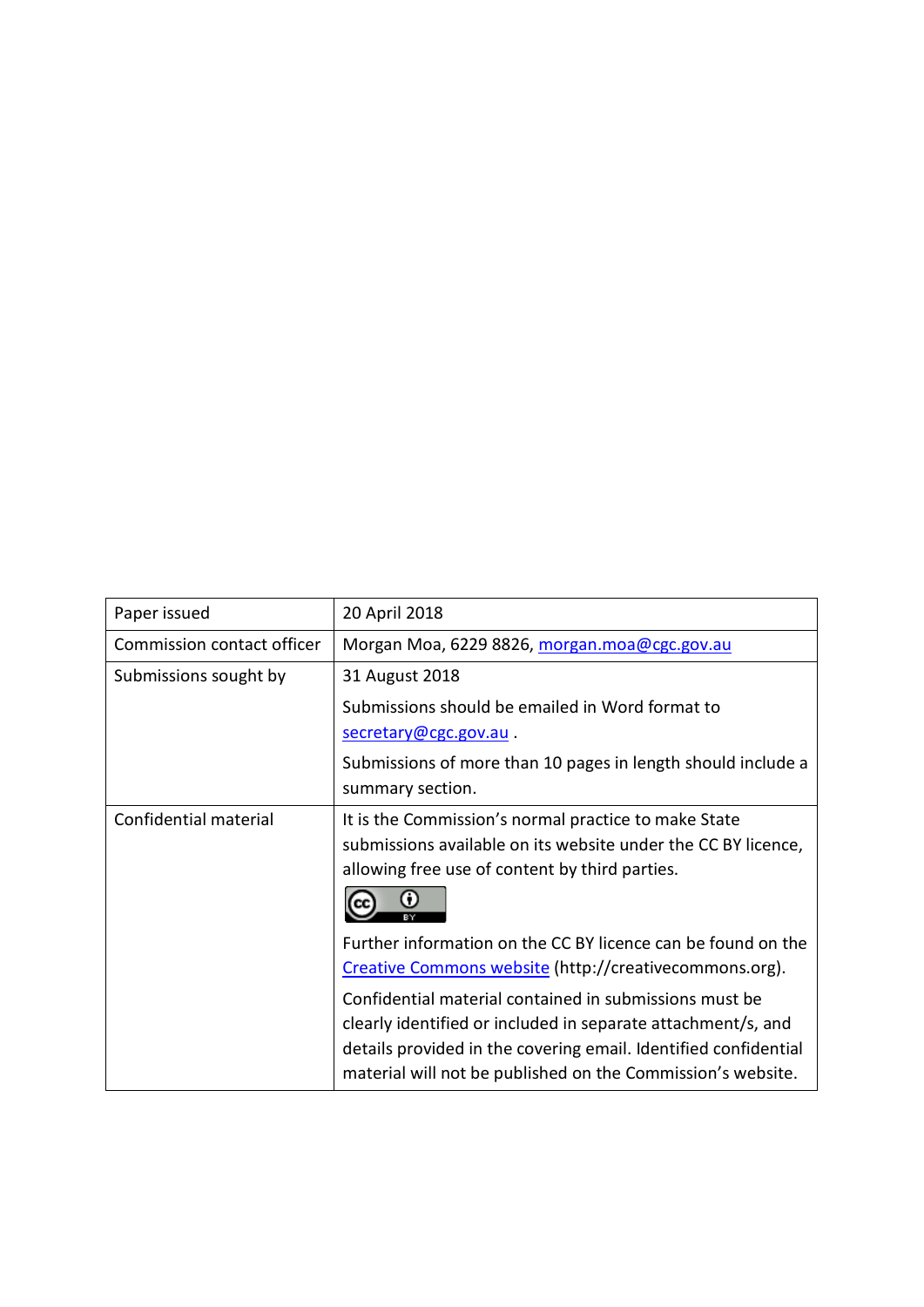## **CONTENTS**

| <b>2015 REVIEW APPROACH</b>                                     |        |
|-----------------------------------------------------------------|--------|
| How was revenue capacity assessed?<br><b>GST</b> redistribution | 1<br>3 |
| <b>ISSUES AND ANALYSIS</b>                                      | 4      |
| Recommendations<br>Other issues considered                      | 4<br>4 |
| <b>CONCLUSION AND WAY FORWARD</b>                               | 5      |
| Proposed assessment structure                                   | 5      |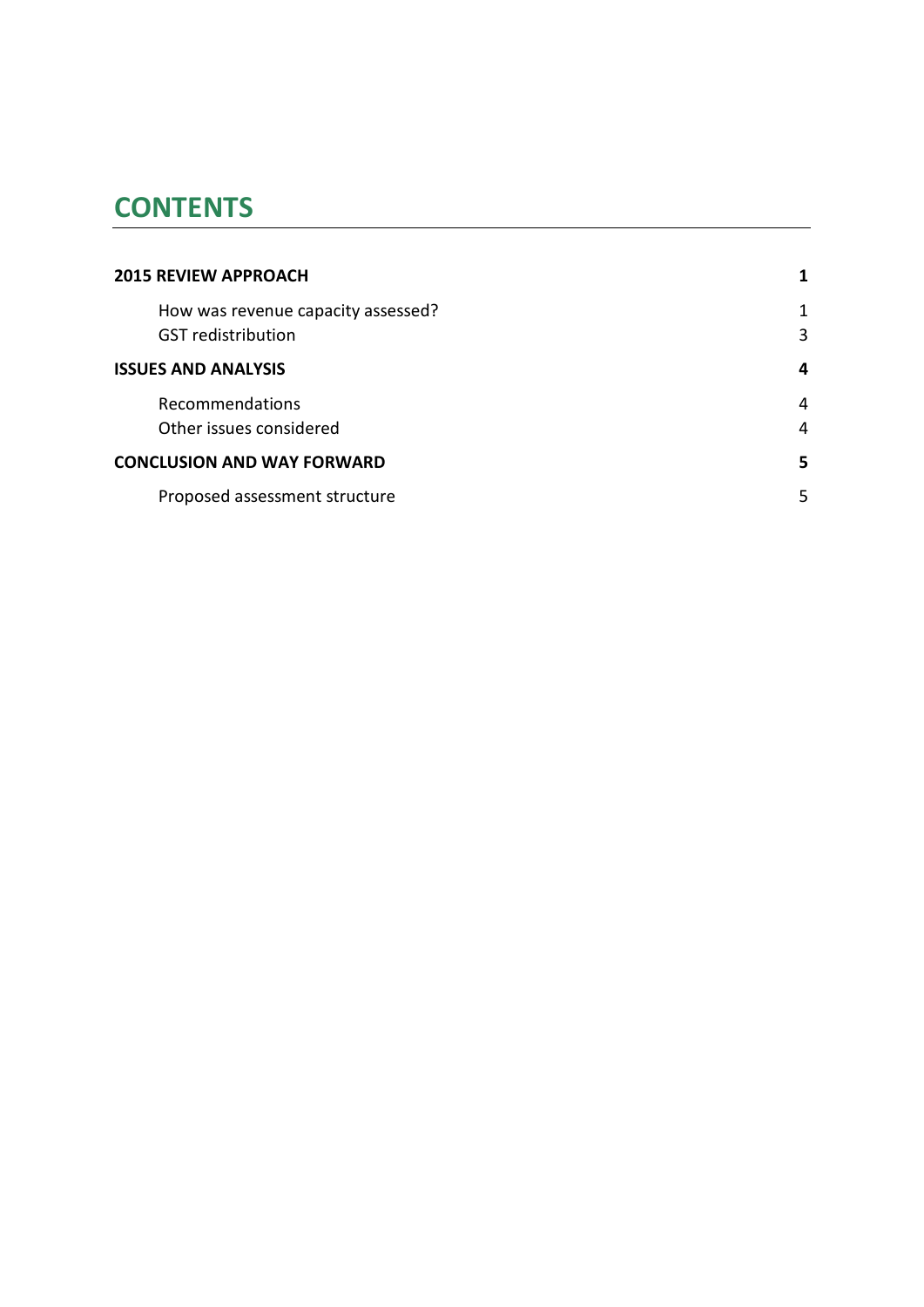# **PAYROLL TAX**

1 The paper provides the Commission staff proposals for the assessment of Payroll tax revenue for the 2020 Review.

## <span id="page-3-0"></span>**2015 REVIEW APPROACH**

- 2 Payroll tax is imposed on the wages and related benefits (remuneration) paid by firms operating in each State. Employers are liable for payroll tax if their total Australian remuneration exceeds a general deduction threshold. The scope of the tax and the range of exemptions and concessions have largely been harmonised, but States retain control over their tax rates and thresholds.
- 3 [Table 1](#page-3-2) shows that States raised \$23 billion from payroll tax in 2016-17.

#### <span id="page-3-2"></span>**Table 1 Payroll tax revenue, 2016-17**

|             | <b>NSW</b> | Vic | Qld | WA. | <b>SA</b>                   | Tas  | ACT  | NT | Total      |
|-------------|------------|-----|-----|-----|-----------------------------|------|------|----|------------|
|             | Sm.        | Sm  | Sm  | Sm  | Sm                          | Sm l | Sm – | Sm | \$m        |
| Payroll tax | 8 2 0 6    |     |     |     | 5 681 3 672 3 233 1 134 331 |      | 444  |    | 323 23 023 |

<span id="page-3-1"></span>Source: State provided data.

 $\overline{a}$ 

## **How was revenue capacity assessed?**

- 4 The assessment recognised that a State's payroll tax capacity was related to the total value of remuneration above an average tax free threshold in the private sector and the public sector outside of general government.
- 5 The Commission used ABS national accounts data on Compensation of Employees (CoE) as its measure of the total remuneration paid in each State.<sup>[1](#page-3-3)</sup> CoE is a broad measure of remuneration, covering wages, salaries, other cash benefits on behalf of employees (such as superannuation) and non-cash benefits.
- 6 CoE data could not be dissected by size of employers' payrolls and were, therefore, supplemented with ABS data on wages and salaries to exclude remuneration below an average threshold. ABS wages and salaries data were also used to remove remuneration paid by the general government sector in each State. These adjustments are detailed below.
- 7 *Private sector remuneration.* Taxable remuneration in the private sector was calculated by adjusting private sector CoE to recognise the policy of all States to

<span id="page-3-3"></span> $1 -$  CoE is a component of the income approach to measuring gross domestic product.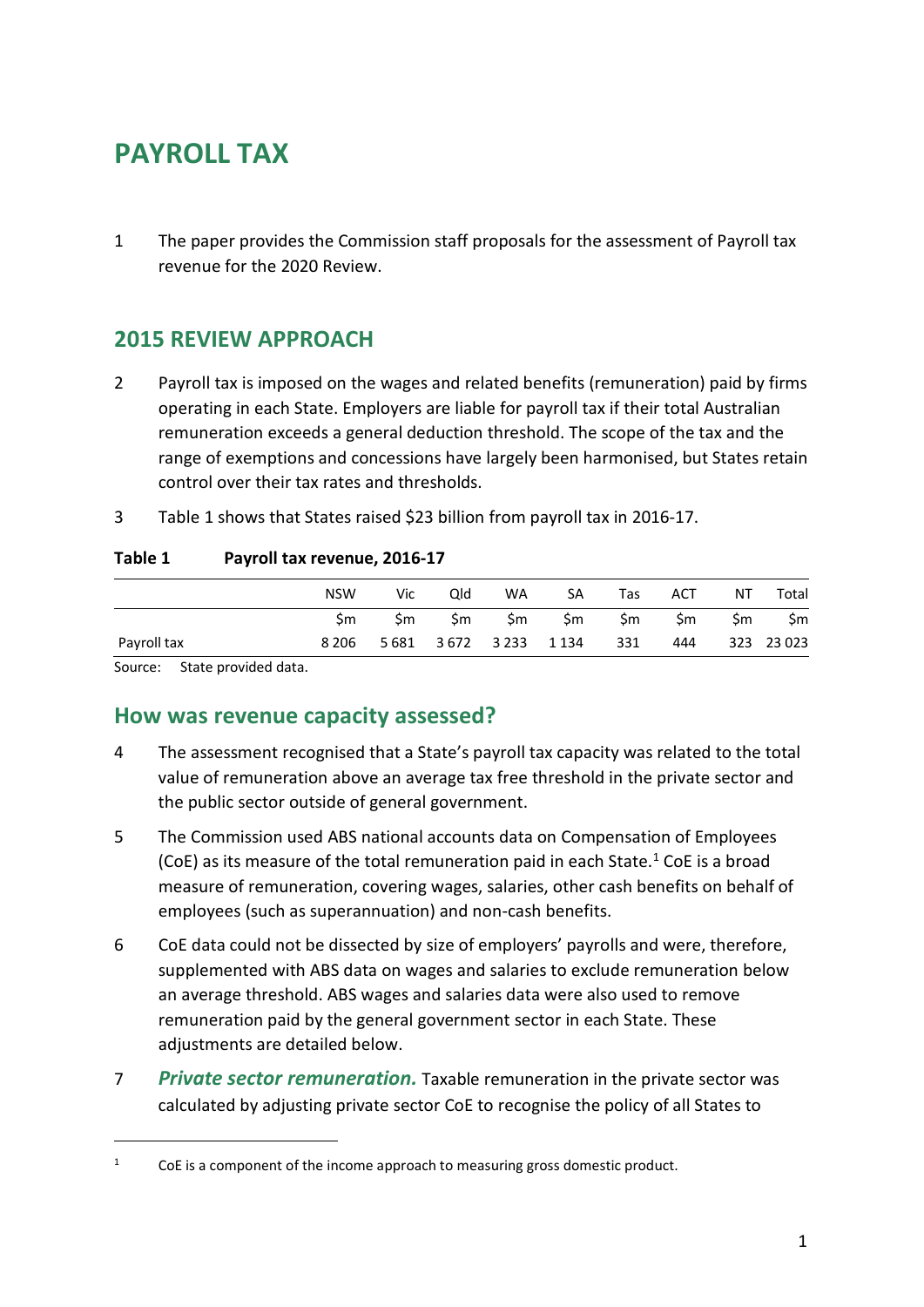exempt remuneration below a general deduction threshold. To ensure the assessment was policy neutral, an average threshold was calculated by weighting each State's threshold by its share of total remuneration paid.<sup>[2](#page-4-0)</sup>

- 8 ABS data on aggregate private sector wages and salaries in each State above the average threshold were used to calculate the taxable proportion of total private sector remuneration in each State. $3$  The taxable proportion was applied to private sector CoE to calculate the private sector part of the revenue base for each State.
- 9 *Public sector remuneration.* Taxable public sector remuneration in each State was calculated using ABS wages and salaries data<sup>[4](#page-4-2)</sup> to make adjustments to public sector CoE to exclude:
	- remuneration of general government employees
	- remuneration below an average threshold.<sup>[5](#page-4-3)</sup>

 $\overline{a}$ 

- 10 The remuneration of general government sector employees at all levels of government was excluded from the revenue base, to reflect that:
	- States were unable to tax Commonwealth general government sector agencies
	- States raised only minor revenue from the general government sector at local government level<sup>[6](#page-4-4)</sup>
	- payroll tax revenue collected by some States from their general government agencies was excluded since it represented an internal budget transfer, so the corresponding remuneration should be removed from the revenue base.
- 11 The taxable public sector, therefore, included public sector financial and non-financial corporations (PFCs and PNFCs) and higher education institutions (HEIs). PFCs and PNFCs at all levels of government were liable for payroll tax under the 1995 Competition Principles Agreement between States and the Commonwealth. HEIs are liable for tax in all States.<sup>[7](#page-4-5)</sup>
- 12 The taxable proportion of public sector remuneration was calculated using ABS data on aggregate public sector wages and salaries above an average tax-free threshold in 'commercial' industries, plus aggregate wages and salaries above the average

<span id="page-4-0"></span><sup>&</sup>lt;sup>2</sup> The average threshold was adjusted before being provided to the ABS, to reflect that the wages and salaries data are narrower in scope than the CoE data.

<span id="page-4-1"></span><sup>&</sup>lt;sup>3</sup> Private sector wages and salaries data were sourced from the ABS Quarterly Business Indicators Survey.

<span id="page-4-3"></span><span id="page-4-2"></span><sup>&</sup>lt;sup>4</sup> Public sector wages and salaries data were sourced from the ABS Survey of Employment and Earnings.

<sup>5</sup> The threshold differed from the private sector threshold, since wages and salaries represented a different proportion of CoE in the two sectors nationally.

<span id="page-4-4"></span> $6$  Tasmania was the only State to impose payroll tax on general government sector remuneration paid by local governments.

<span id="page-4-5"></span> $7$  With the exception of the Australian National University, HEIs were established by State legislation. While they are classified to the general government sector in ABS GFS, HEIs are included in the assessment since they are subject to payroll tax in all States.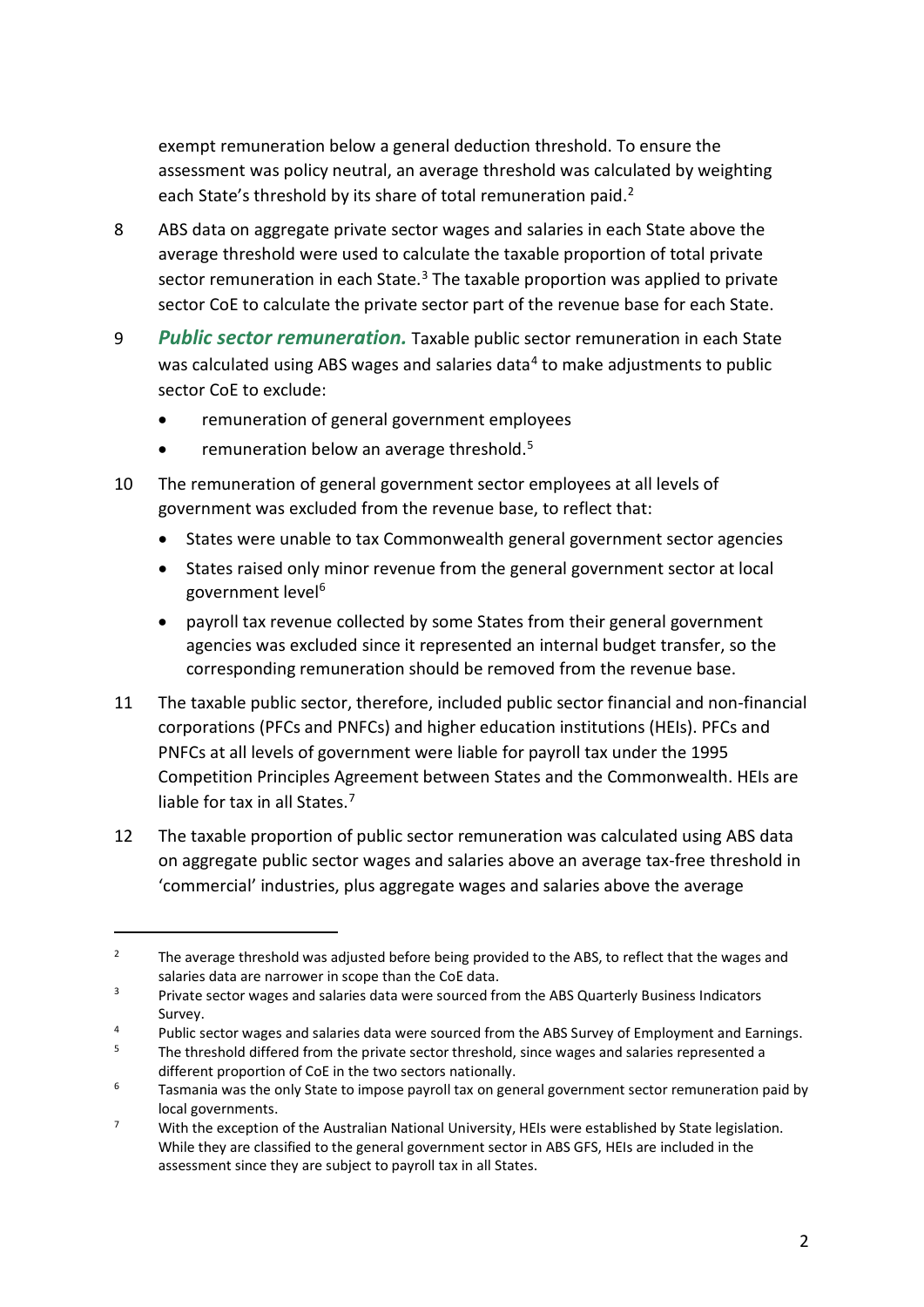thresholds in HEIs.<sup>[8](#page-5-3)</sup> Using data for commercial industries, rather than for PNFCs and PFCs, ensured that the assessment was not affected by an individual State's classification of its agencies. The taxable proportion was applied to public sector CoE to calculate the public sector part of the revenue base for each State.

13 [Table 2](#page-5-1) below outlines the calculation of the Payroll tax revenue base.

|                                  | <b>NSW</b> | Vic  | Qld  | <b>WA</b> | <b>SA</b> | Tas  | <b>ACT</b>     | <b>NT</b> | Total |
|----------------------------------|------------|------|------|-----------|-----------|------|----------------|-----------|-------|
| Public sector                    |            |      |      |           |           |      |                |           |       |
| $CoE(Sb)$ (a)                    | 53         | 38   | 35   | 19        | 14        | 4    | 14             | 3         | 180   |
| Taxable proportion (%)           | 20.1       | 19.2 | 17.9 | 17.8      | 14.2      | 22.3 | 11.5           | 9.6       | 18.1  |
| Taxable CoE (\$b)                | 11         | 7    | 6    | 3         | 2         | 1    | $\overline{2}$ | 0         | 32    |
| Private sector                   |            |      |      |           |           |      |                |           |       |
| CoE(Sb)                          | 221        | 157  | 119  | 83        | 35        | 9    | 10             | 7         | 642   |
| Taxable proportion (%)           | 69.9       | 68.8 | 66.2 | 74.0      | 63.1      | 59.4 | 64.0           | 74.3      | 69.0  |
| Taxable CoE (\$b)                | 155        | 108  | 79   | 61        | 22        | 5    | 7              | 5         | 442   |
| Total taxable remuneration (\$b) | 166        | 115  | 85   | 65        | 24        | 6    | 8              | 6         | 475   |

#### <span id="page-5-1"></span>**Table 2 Calculating the payroll tax revenue base, 2016-17**

(a) Excludes CoE for staff of the defence force and Australian embassies overseas.

<span id="page-5-0"></span>Source: ABS national accounts and wages and salaries data.

## **GST redistribution**

14 [Table 3](#page-5-2) shows the extent to which the assessment moved the GST distribution away from an EPC distribution in the 2018 Update. It shows GST revenue was redistributed from States with an above average revenue raising capacity (New South Wales, Western Australia and the Northern Territory) to States with a below average revenue capacity (Victoria, Queensland, South Australia, Tasmania and the ACT).

|                    | <b>NSW</b> | Vic | Old | WA     | SA  | Tas | ACT | ΝT   | Redist |
|--------------------|------------|-----|-----|--------|-----|-----|-----|------|--------|
| Dollars million    | -536       | 423 | 478 | - 993  | 466 | 200 |     | - 46 | 1575   |
| Dollars per capita | -67        | 65  | 95  | $-379$ | 268 | 382 | 17  | -188 | 63     |

<span id="page-5-2"></span>**Table 3 GST redistribution, Payroll tax, 2018 Update**

Source: 2018 Update.

 $\overline{a}$ 

<span id="page-5-3"></span><sup>&</sup>lt;sup>8</sup> Commercial industries were those in which public sector wages and salaries are predominantly paid by PNFCs nationally. These were Australian and New Zealand Standard Industrial Classification Divisions: A (Agriculture, forestry and fishing), C (Manufacturing), D (Electricity, gas, water and waste services), I (Transport, postal and warehousing), and K (Financial and insurance services).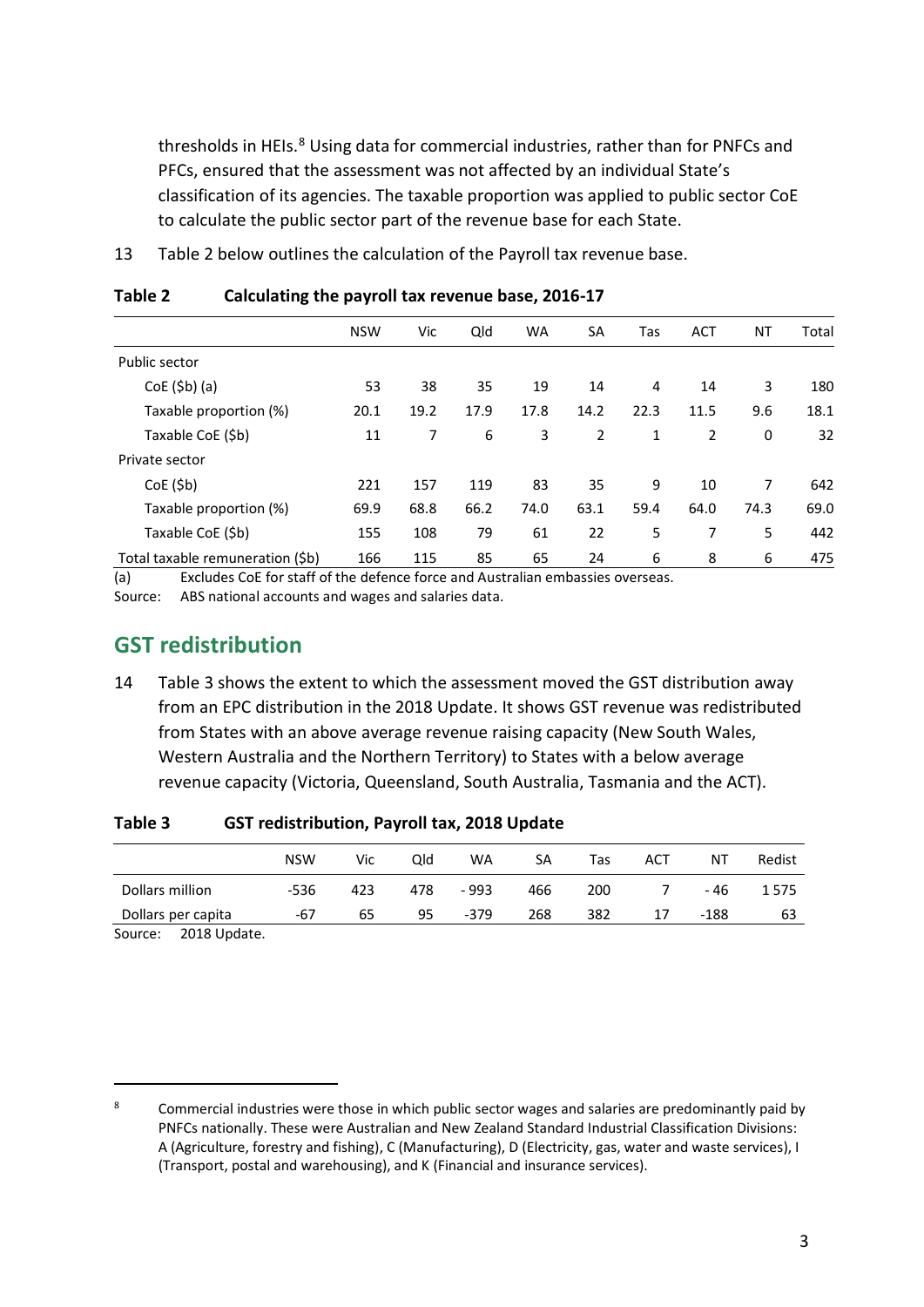## <span id="page-6-0"></span>**ISSUES AND ANALYSIS**

15 There are no issues in the payroll tax assessment for the 2020 Review. The assessment reflects what States do and is simple. It is based on reliable data and produces a material result.

## <span id="page-6-1"></span>**Recommendations**

 $\overline{a}$ 

Staff propose to recommend the Commission:

• retain the 2015 Review payroll tax assessment.

## <span id="page-6-2"></span>**Other issues considered**

- 16 *Treatment of diminishing thresholds.* Five States currently impose a single marginal rate of tax on payrolls above a threshold. The other three States have diminishing deduction thresholds, meaning the effective rate increases up to a certain payroll size, above which it is flat.<sup>[9](#page-6-3)</sup>
- 17 The 2015 Review assessment measures payroll tax capacities by estimating the proportion of remuneration above a single average threshold. Some States have argued in the past that the Commission should take account of the deduction system in three States.
- 18 The Commission intends to continue its 2015 Review approach to average policy in the 2020 Review. Under that approach, the Commission would take account of diminishing thresholds, if it were material to do so. It would need wages and salaries data separated into several ranges based on size of payroll. The ABS has previously indicated that it cannot provide those data at a more disaggregated level. Another option may be to use an alternative data source. This is discussed in the next section.
- 19 On practicality grounds, Commission staff propose to continue to reflect the policy of all States to exempt small payrolls using data above a single average threshold.
- 20 *Source of data for the revenue base.* The ABS data used in the assessment are considered reliable and fit for purpose, although some States have previously raised concerns about volatility for the small States.
- 21 Commission staff are not aware of any currently available alternative sources of data that are reliable, fit for purpose and policy neutral. The ABS is jointly developing the Business Longitudinal Analysis Data Environment (BLADE) with the

<span id="page-6-3"></span><sup>&</sup>lt;sup>9</sup> The Queensland deduction is reduced by \$1 for every \$4 by which the payroll exceeds \$1.1 million, with no deduction for payrolls of \$5.5 million or more. The Western Australia deduction is reduced by \$1 for every \$7.82 the payroll exceeds \$850 000, with no deduction for payrolls of \$7.5 million or more. The Northern Territory deduction is reduced by \$1 for every \$4 the payroll exceeds \$1.5 million, with no deduction for payrolls of \$7.5 million or more.